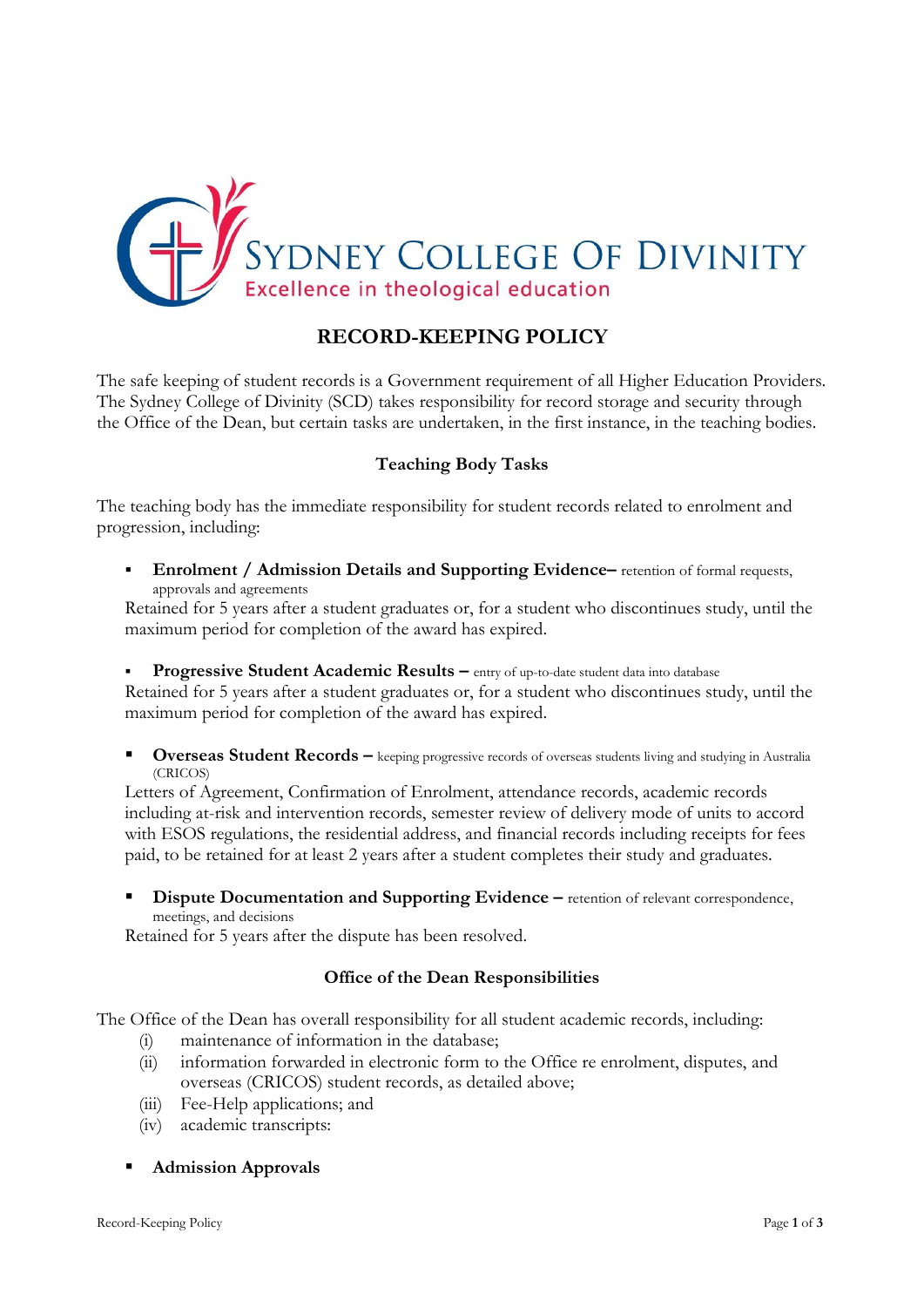Retained for 5 years after a student graduates or, for a student who discontinues study, until the maximum period for completion of the award has expired.

# **Credit for Previous Study Approvals**

Retained for 5 years after a student graduates or, for a student who discontinues, study, until the maximum period for completion of the award has expired.

#### ▪ **Student Results**

Retained for 5 years after a student graduates or, for a student who discontinues study, until the maximum period for completion of the award has expired.

#### **Overseas Student Records of Agreements and Receipts**

Retained for at least two years after the student graduates.

#### **Dispute Documentation**

Retained for 5 years after the dispute has been resolved.

#### **Fee Help Applications**

Retained for 7 years after a student graduates or, for a student who discontinues study, until the maximum period for completion of the award has expired.

#### ▪ **Academic Transcripts**

Retained for at least 30 years after a student graduates.

# **Manner of Record-Keeping**

All records are to be maintained securely and confidentially to prevent unauthorised or fraudulent access to private or sensitive information, including information where unauthorised access may compromise academic or research integrity.

All records referred to above are to be held in electronic form; written or printed records are to be transposed to electronic form in a timely manner. All electronic records are to be held securely either on the institutional server or in cloud-based systems with enterprise grade security and backed up off-site at least daily. All CRICOS student records held in the teaching body are to be forwarded to the Office of the Dean in electronic form at the end of each semester. Older records held on physical storage devices pending disposal after transfer to the server or cloud-based system will be stored in a secure environment.

For the period of their retention, electronic records will be transferred to formats readable via contemporary technology as necessary.

Current student academic records that are held in the Student Administration database (Paradigm) are considered secure as they are held off-site and there is an effective backup system in place. This provides adequate security for progressive current student academic results.

In the case of an MI withdrawing from the SCD, the MI must have all SCD student records in the student database (Paradigm) up-to-date, including all results, and provide to the SCD a copy of all their SCD student records that are within the mandated storage framework of the SCD Record-Keeping Policy.